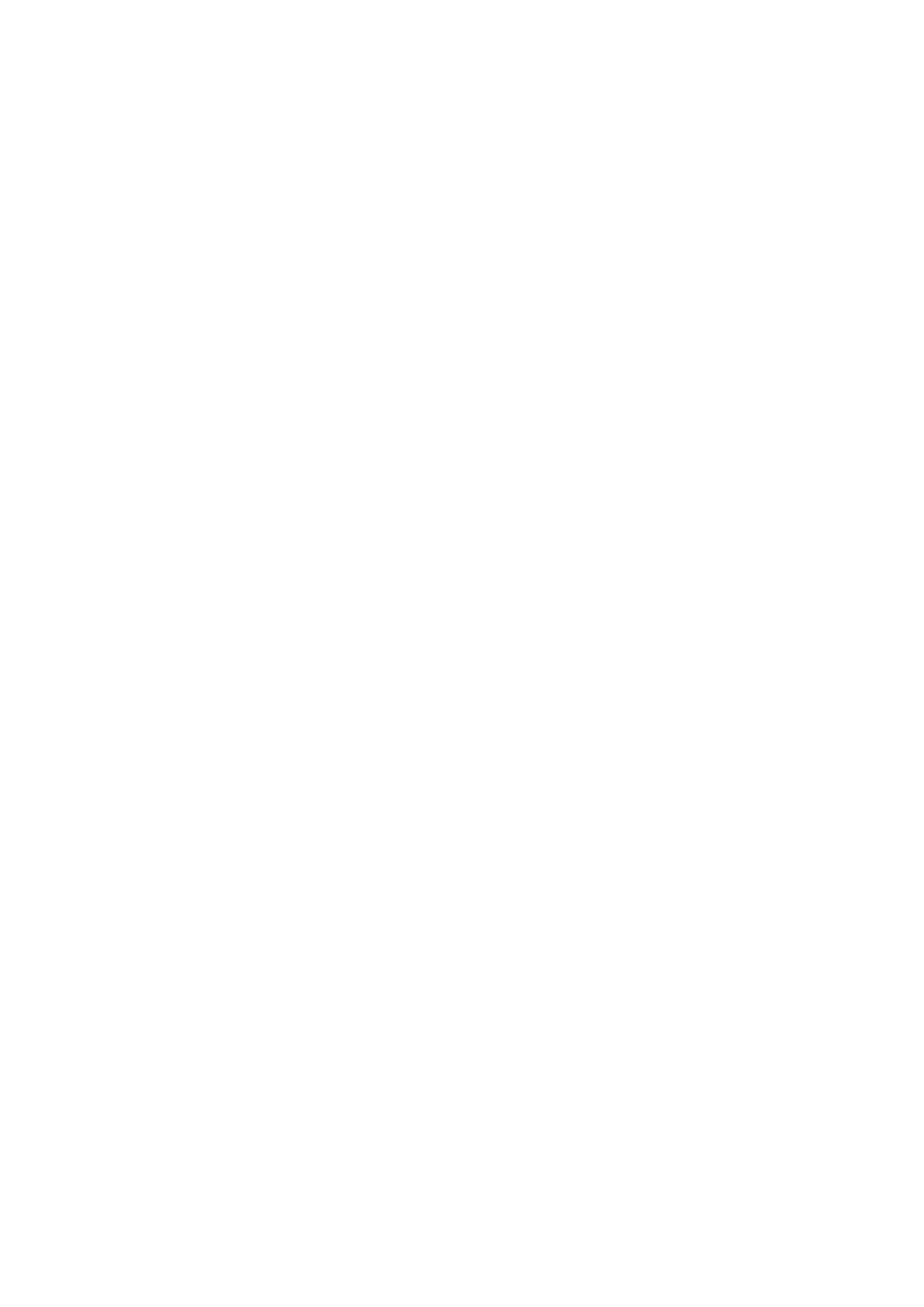# **ARBITRATION**

The International Journal of Arbitration, Mediation and Dispute Management

## **Volume 81 Issue 2 May 2015**

ISSN: 0003–7877

#### **Editorial Board**

Dr Michael O'Reilly *Editor*

Professor Derek Roebuck *Editor Emeritus Senior Research Fellow, Institute of Advanced Legal Studies, University of London*

Dr Gordon Blanke, Book Review Editor *Counsel, Baker & McKenzie.Habib Al Mulla, Dubai*

Dominique Brown-Berset *Attorney-at-Law, Partner, Brown and Page, Geneva*

Hew R. Dundas *Chartered Arbitrator*

Arthur Harverd *Chartered Accountant and Chartered Arbitrator, London*

Julio César Betancourt *Head of Research & Academic Affairs at the Chartered Institute of Arbitrators*

Dr Colin Ong *Barrister; Dr Ong Legal Services, Brunei*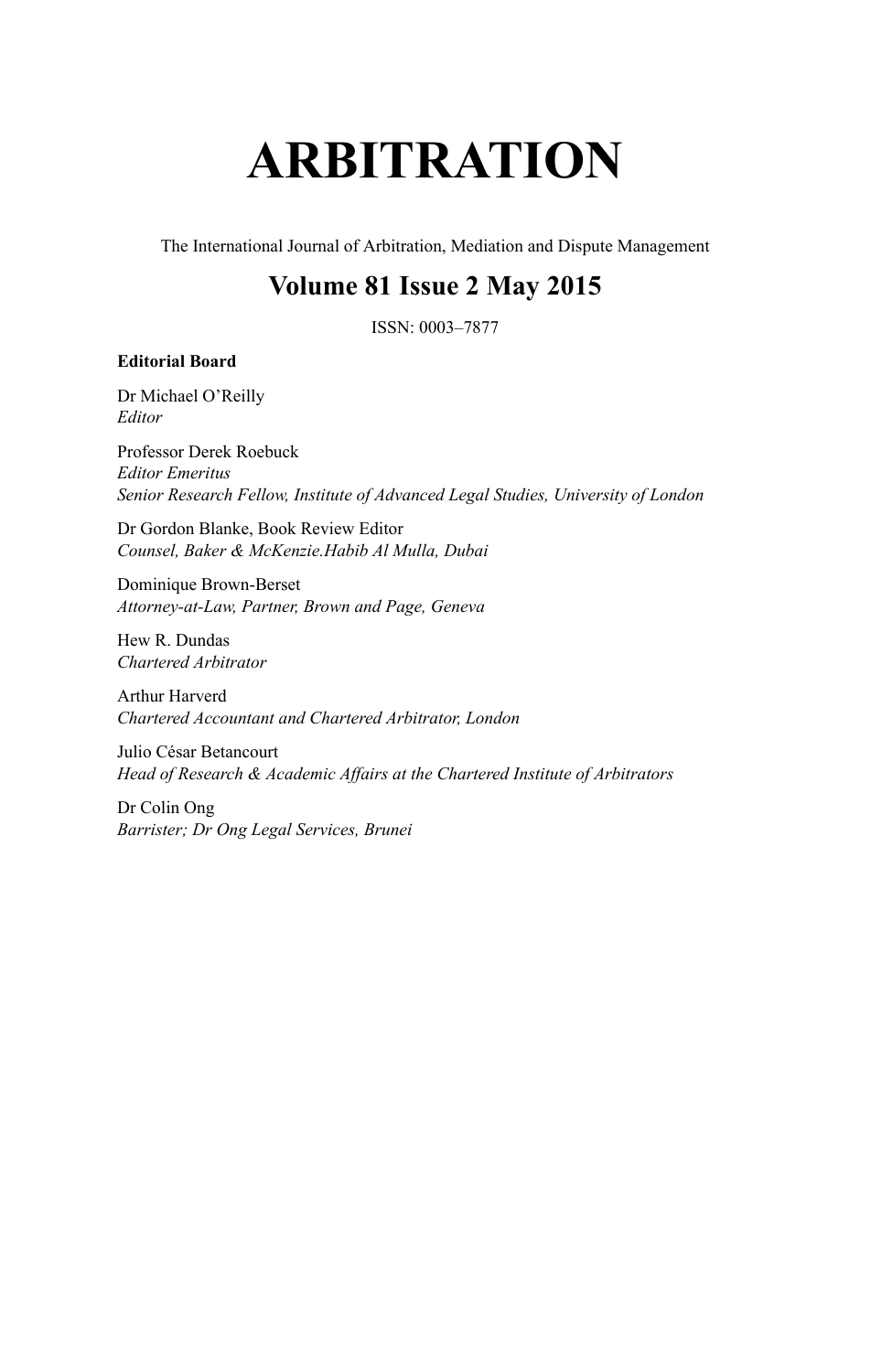This volume should be cited as (2015) 81 *Arbitration*.

*The International Journal of Arbitration, Mediation and Dispute Management* is published by Thomson Reuters(Professional) UK Limited, trading as Sweet & Maxwell, Friars House, 160 Blackfriars Road, London, SE1 8EZ (Registered in England & Wales, Company No.1679046.) Registered office: 2nd floor, 1 Mark Square, Leonard Street, London EC2A

4EG.

For further information on our products and services, visit: *http://www.sweetandmaxwell.co.uk*.

Computerset by Sweet & Maxwell. Printed and bound in Great Britain by Hobbs the Printers Ltd, Totton, Hampshire. No natural forests were destroyed to make this product; only farmed timber was used and replanted.

Copies of articles from *The International Journal of Arbitration, Mediation and Dispute Management*, and other articles, cases and related materials, can be obtained from DocDel at Sweet & Maxwell's Yorkshire office.

Current rates are:  $£7.50 +$  copyright charge + VAT per item for orders by post and DX. Fax delivery is guaranteed within 15 minutes of request and is charged at an additional £1.25 per page (£2.35 per page outside the UK).

For full details, and how to order, please contact DocDel on Tel: 01422 888 019. Fax: 01422 888 001. Email: trluki.admincentral@thomsonreuters.com. Go to:

http://www.sweetandmaxwell.co.uk/our-businesses/docdel.aspx.

Please note that all other enquiries should be directed to Sweet  $\&$  Maxwell, Friars House, 160 Blackfriars Road, London, SE1 8EZ. Tel: 020 7542 6664. Fax: 020 7449 1144.

Orders to: Sweet & Maxwell, PO Box 1000, Andover, SP10 9AF. Tel: 0845 600 9355. Email: TRLUKI.orders@thomsonreuters.com.

Thomson Reuters and the Thomson Reuters Logo are trademarks of Thomson Reuters. Sweet & Maxwell® is a registered trademark of Thomson Reuters (Professional) UK Limited.

European Union material in this publication is acknowledged as © European Union, 1998–2015. Only EU legislation published in the electronic version of the Official Journal of the European Union is deemed authentic.

Crown copyright material is reproduced with the permission of the Controller of HMSO and the Queen's Printer for Scotland.

All rights reserved. No part of this publication may be reproduced, or transmitted in any form, or by any means, or stored in any retrieval system of any nature, without prior written permission, except for permitted fair dealing under the Copyright, Designs and Patents Act 1988, or in accordance with the terms of a licence issued by the Copyright Licensing Agency in respect of photocopying and/or reprographic reproduction. Application for permission for other use of copyright material, including permission to reproduce extracts in other published works, shall be made to the publishers. Full acknowledgement of the author,

publisher and source must be given.

Published in association with Sweet & Maxwell.

© 2015 Chartered Institute of Arbitrators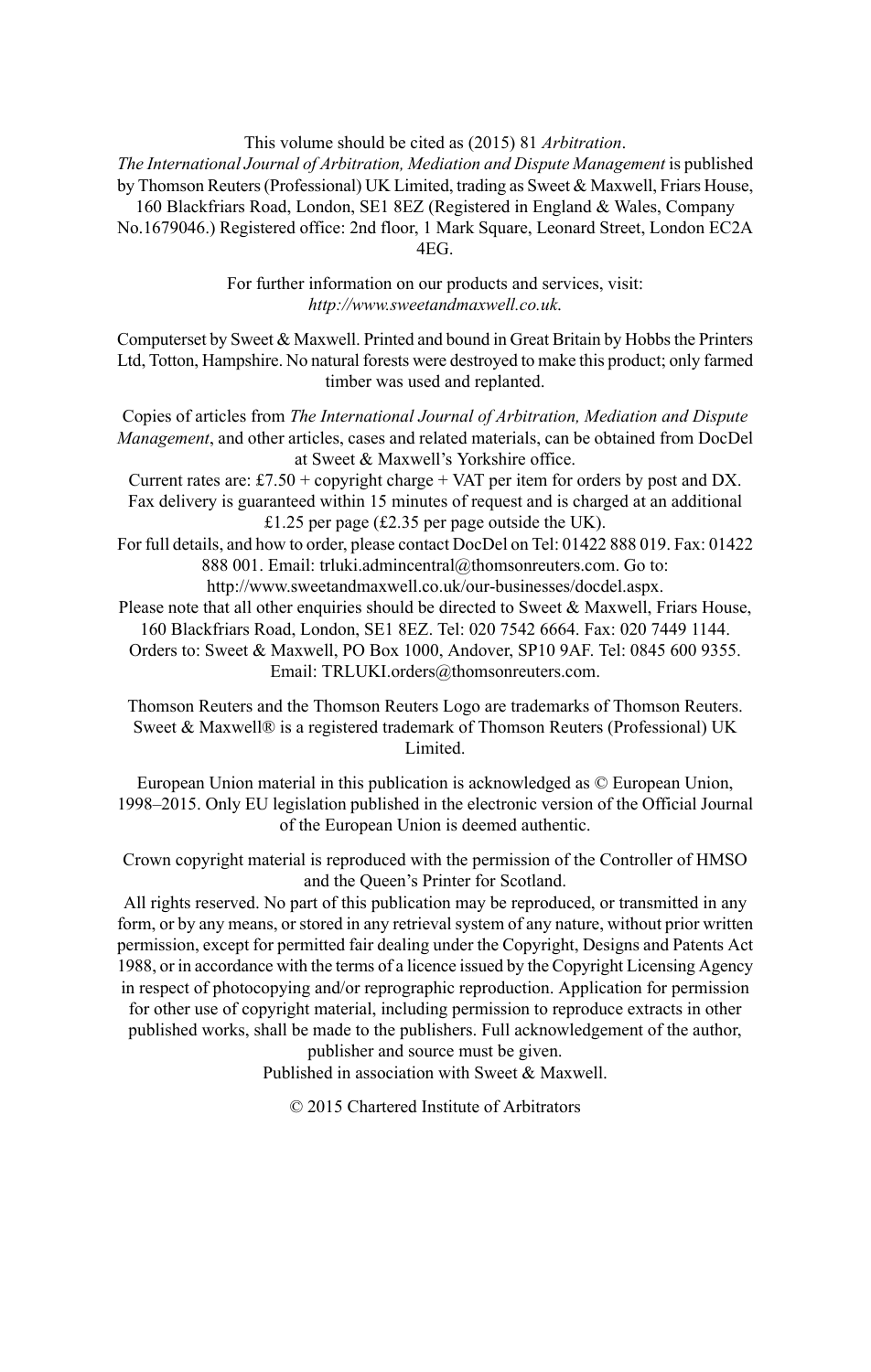## **US Supreme Court Doesn't Cry for Argentina**

#### **Steven P. Caplow**

The US Supreme Court provides its first guidance on arbitrability under bilateral investment treaties in *BG Group Plc v The Republic of Argentina*. <sup>1</sup> Worldwide, there are almost 3,000 bilateral investment treaties currently in effect.<sup>2</sup> These treaties, executed by pairs of sovereign nations, encourage the inflow of foreign capital by establishing legal protectionsfor qualified foreign investments. The matter before the US Supreme Court involved an arbitration commenced by British investors pursuant to a bilateral treaty executed between the UK and the Republic of Argentina. A tribunal of arbitrators sitting in Washington DC issued an award in favour of the British investors. When the British investors sought to confirm the award in the federal district court in Washington DC, Argentina challenged the award's validity on the basis that the British investors had pursued international arbitration without first undertaking to assert the claim in the local courts of Argentina as provided by the treaty. The US Supreme Court's majority deferred to and upheld the tribunal's determination that circumstances excused the British investors from complying with the local court provision of the treaty. However, two members of the US Supreme Court dissented to the majority opinion on the ground that because the British investors failed to satisfy the local court provision of the treaty, the British investors failed to secure Argentina's consent to arbitrate their claim.

#### **1. Argentina Opens the Door to Foreign Private Investment**

In 1992, to promote economic development, Argentina enacted legislation to privatise the distribution of natural gas. The law reformed the operation of Argentina's state-owned natural gas utility by transferring its assets to 10 new private companies. Among these new private entities was a company called MetroGAS, which received a 35-year exclusive licence to distribute natural gas in Buenos Aires. BG Group Plc, a British firm, was part of the consortium that tendered the successful bid to purchase a majority interest in MetroGAS. As part of the economic development scheme, Argentina made provision for MetroGAS to earn a reasonable return by the enactment of statutes providing for the calculation of "tariffs" for its distribution of natural gas in US dollars, rather than Argentinian pesos.

This substantial cross-border investment in Argentina by a British company was all the more remarkable because just 10 years earlier the two countries froze billions of dollars of each other's assets during the Falklands crisis.<sup>3</sup> The new favourable conditions for international investment arose in part because the UK and Argentina had recently entered into a bilateral treaty for the promotion and protection of investments (the Treaty) that established a legal framework for dispute resolution by foreign investors.<sup>4</sup>

#### **2. Dispute Resolution under the Bilateral Investment Treaty between the UK and Argentina**

Article 8 of the Treaty between the UK and Argentina addresses dispute resolution between a private foreign investor and the sovereign. Article 8(1) authorises either party to submit a dispute to the local court in the territory of the investment. Under this "local court provision", after the elapse of 18 months, if the local court has not issued a final decision,

<sup>1</sup> *BG Group Plc v The Republic of Argentina* 134 S. Ct. 1198 (2014).

<sup>2</sup> See Country-Specific Lists of Bilateral Investment Treaties, United Nations Conference on Trade and Development. The United States is party to about 46, including the North American Free Trade Agreement (NAFTA).

<sup>3</sup>M.S. Daoudi and M.S. Dajani, "Sanctions: The Falklands Episode" (1983) 39(4) *The World Today* 150, 150–160. <sup>4</sup> Agreement for the Promotion and Protection of Investments, December 11, 1990, 1765 U.N.T.S. 33.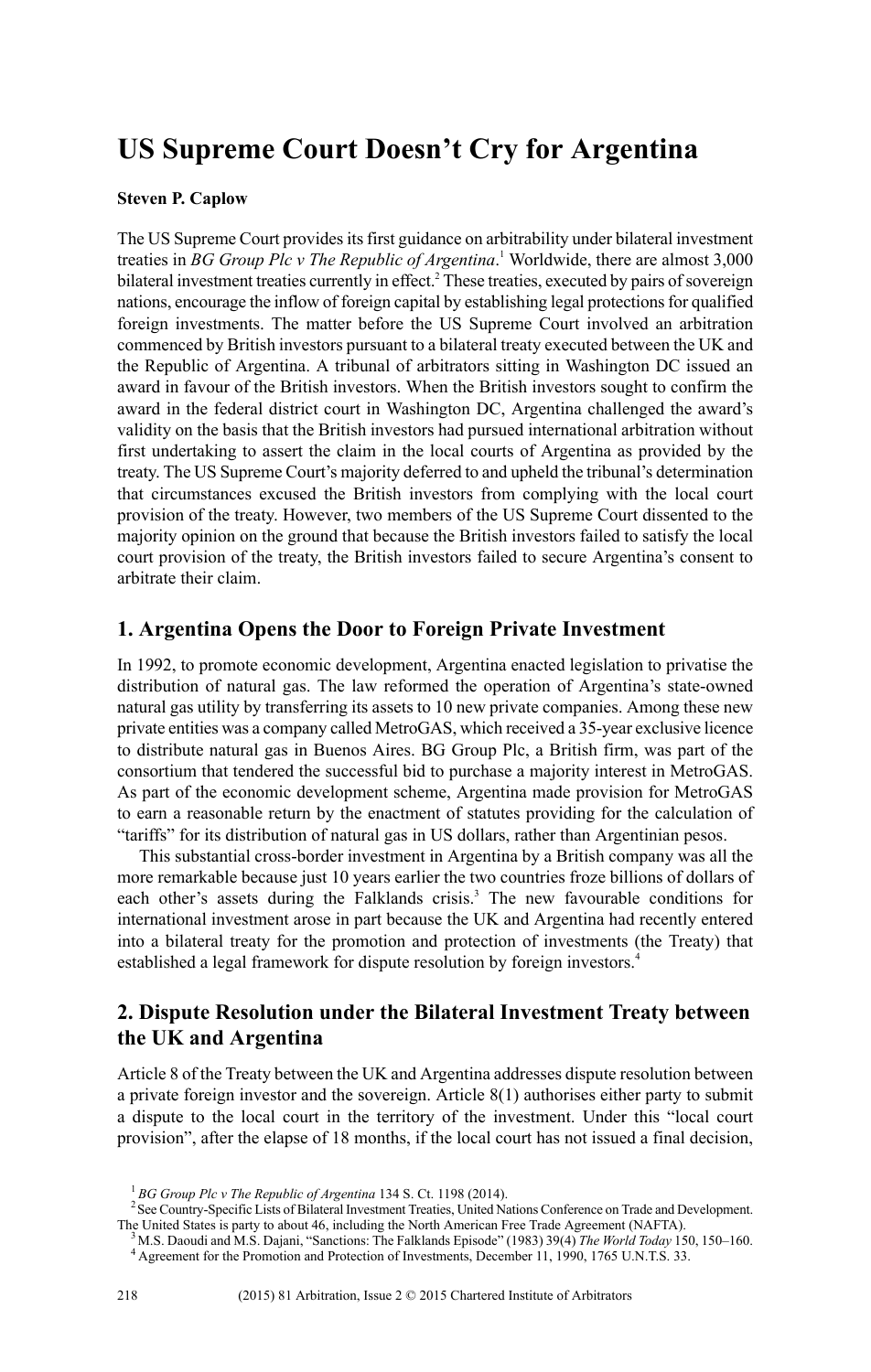the party may commence international arbitration.<sup>5</sup> But even if the local court issues a final decision, if one of the parties is unhappy with the result, it may commence international arbitration.<sup>6</sup> In either event, the decision of the international arbitration panel determines the final disposition regardless of any decision reached by the local court.<sup>7</sup> Although it did not occur in this particular case, the Treaty also makes provision, if they both agree, for the parties to bypass the local court and proceed directly to international arbitration.<sup>8</sup>

#### **3. Argentina's Economic Crisis Sparks Disputes with Private Investors**

The BG Group successfully operated MetroGas for about 10 years. However, in 2001, after a period of exceptional economic growth, Argentina experienced an economic crisis. In response to its predicament, Argentina enacted an emergency law in January 2002 that changed the calculation of the natural gas tariffs from dollars to pesos at artificially low rates. Although the exchange rate at the time was about three pesos to one dollar, the new statute calculated the tariffs at the rate of just one peso to one dollar. In 2002, the President of Argentina also issued a decree staying for 180 days the execution of its courts' final judgments (and injunctions) in lawsuits that claimed harm as a result of the country's austerity measures.

Under these altered financial terms, MetroGAS began to experience substantial losses. In 2003, BG Group invoked art.8 of the Treaty to commence arbitration, without first filing an action in the courts of Argentina as provided by the local court provision. Argentina, while denying the claims and contesting the jurisdiction of the arbitration panel, participated in the appointment of the arbitrators and the selection of the arbitration site in Washington DC. The arbitration panel adjudicated the matter between 2004 and 2006, and issued its final decision in December 2007. The panel determined that the parties' dispute qualified for resolution under the Treaty, and it would have been "absurd and unreasonable" to have required BG Group to submit the matter to the local courts of Argentina for resolution prior to arbitration. Finding BG Group had been denied "fair and equitable treatment", the panel awarded BG Group \$185 million in damages.

In March 2008, both sides filed petitions for review in the federal district court. BG sought to confirm the award under the New York Convention<sup>9</sup> and the Federal Arbitration Act,<sup>10</sup> while Argentina sought to vacate the award in part on the ground that the arbitrators lacked jurisdiction.<sup>11</sup> The district court in a series of decisions addressing both the Federal Arbitration Act and the New York Convention ruled in favour of BG Group.<sup>12</sup> In 2012, however, examining the issue of jurisdiction de novo, without any deference to the arbitrators' decision, the Court of Appeals vacated the arbitral award because BG Group had failed to "commence a lawsuit in Argentina's courts and wait eighteen months before filing for arbitration".<sup>13</sup> BG Group successfully petitioned the Supreme Court to decide the issue of whether the arbitrators or a court should determine the arbitrability of the claim.

 $5$  Agreement for the Promotion and Protection of Investments (1990) art.8(2)(a)(i).

 $6$  Agreement for the Promotion and Protection of Investments (1990) art.8(2)(a)(ii).

<sup>&</sup>lt;sup>7</sup> Agreement for the Promotion and Protection of Investments (1990) art.8(4) ("The arbitration decision shall be final and binding on both Parties.").

<sup>8</sup> Agreement for the Promotion and Protection of Investments (1990) art.8(2)(b). <sup>9</sup> Convention on the Recognition and Enforcement of Foreign Arbitral Awards art.IV, June 10, 1958.

 $10$  New York Convention  $\frac{3}{9}$  U.S.C. §§ 204, 207.

<sup>&</sup>lt;sup>11</sup> Federal Arbitration Act 9 U.S.C. § 10(a)(4).

<sup>12</sup> *BG Group Plc v The Republic of Argentina* 764 F. Supp. 2d 21 (D.D.C. 2011); 715 F. Supp. 2d 108 (D.D.C. 2010).

<sup>13</sup> *BG Group Plc v The Republic of Argentina* 665 F.3d 1363, 1373 (App. D.C. 2012).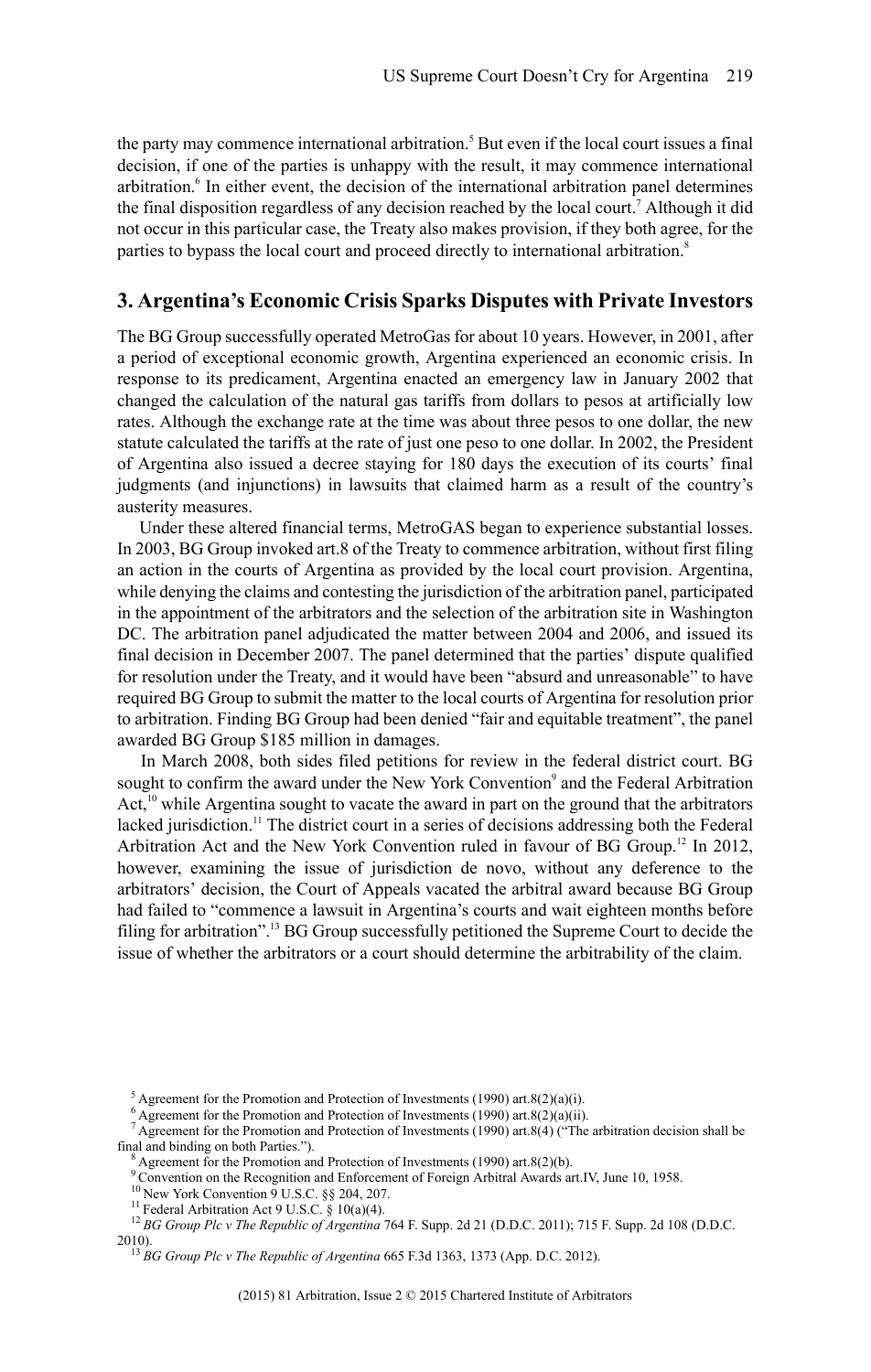#### *How US courts "Go Back to Yesterday"*<sup>14</sup> *to determine the parties' original intent as to arbitrability*

Courts describe the basic question of whether a dispute issubject to arbitration as a "gateway question". But, as occurred in BG Group's case, this threshold issue is seldom resolved until after completion of the arbitration. Accordingly, the standard of review applied by the court reviewing the arbitral award takes on special importance because it determines how stringently the court will scrutinise the tribunal's determination of jurisdiction to arbitrate the claim. The Supreme Court decision in *First Options of Chicago Inc v Kaplan*<sup>15</sup> established the framework for judicial review of arbitral decisions. *First Options* held that the standard of review varies depending on whether the parties agreed to submit the question of arbitrability to the arbitrator. If the court finds the parties agreed to allow the arbitrators to determine jurisdiction, then the court applies the deferential standard of review it applies to any other matter the parties agreed to arbitrate. If, on the other hand, the court finds the parties did not agree to submit the question of arbitrability to the arbitrators, then the court examines the question of arbitrability de novo, independently of how the arbitrators decided the matter. The intent to submit the question of arbitrability to the arbitrators must be established by "clear" and "unmistakable" evidence.<sup>16</sup>

But as this case illustrates, even when the arbitration provision is silent as to who should decide the question of arbitrability, it is not automatic that the court will decide the matter. Instead, courts examine whether the nature of the controversy relates to a procedural or a substantive matter. When the question involves procedural perquisites for the use of arbitration, like time limits, courts defer to the arbitrator's determination.<sup>17</sup> By comparison, when the issue involves substantive matters, like the formation of the arbitration agreement or whether an arbitration clause in a concededly binding contract applies to a particular type of controversy, the court applies its own judgment.<sup>18</sup>

#### **4. The Majority of the Supreme Court Classified the Local Court Provision as a Procedural Claims-Processing Requirement**

The majority, applying a US contract law analysis, concluded that the local court requirement was merely a procedural condition precedent. Under US law, a condition precedent sets out what must happen for a specific contractual duty (like the duty to arbitrate) to arise, but does not determine the validity of the contract itself. Focusing on the fact the Treaty allowed arbitration to commence after the elapse of 18 months regardless of the status of the proceedings before the local court, and the arbitrators were vested with the final decision, the majority concluded that the local law provision "determines *when* the contractual duty to arbitrate arises, not *whether* there is a contractual duty to arbitrate at all".<sup>19</sup> The majority then analysed whether the fact that the operative language is contained in an international treaty rather than an ordinary contract made a difference to its analysis. However, as "a treaty is a contract, though between nations", $2^{\circ}$  the majority found nothing to change its mind that the local rule provision resembles a claims-process requirement to be evaluated

<sup>14</sup>Lewis Carroll, *Alice's Adventuresin Wonderland* (New York: Appleton, 1866), p.99 ("I can't go back to yesterday because I was a different person then.").

<sup>15</sup> *First Options of Chicago Inc v Kaplan* 514 U.S. 938 (1995). The case involved a domestic arbitration governed by the Federal Arbitration Act. However, subsequent decisions apply *First Options* to international arbitral awards where enforcement is sought under the New York Convention. *China Minmetals Materials Import and Export Co v Chi Mei Corp* 334 F.3d 274 (3rd Cir. 2003).

<sup>16</sup> *First Options* 514 U.S. 938 (1995) at 945–946.

<sup>17</sup> *BG Group Plc v The Republic of Argentina* 134 S. Ct. at 1207, 1210 (citing *Howsam v Dean Witter Reynolds, Inc.*, 537 U.S. 79, 85 (2002)).

<sup>18</sup> *BG Group Plc* 134 S. Ct. 1198 (2014) at 1206–1207; 1210.

<sup>19</sup> *BG Group Plc* 134 S. Ct. 1198 (2014) at 1207.

<sup>20</sup> *BG Group Plc* 134 S. Ct. 1198 (2014) at 1208.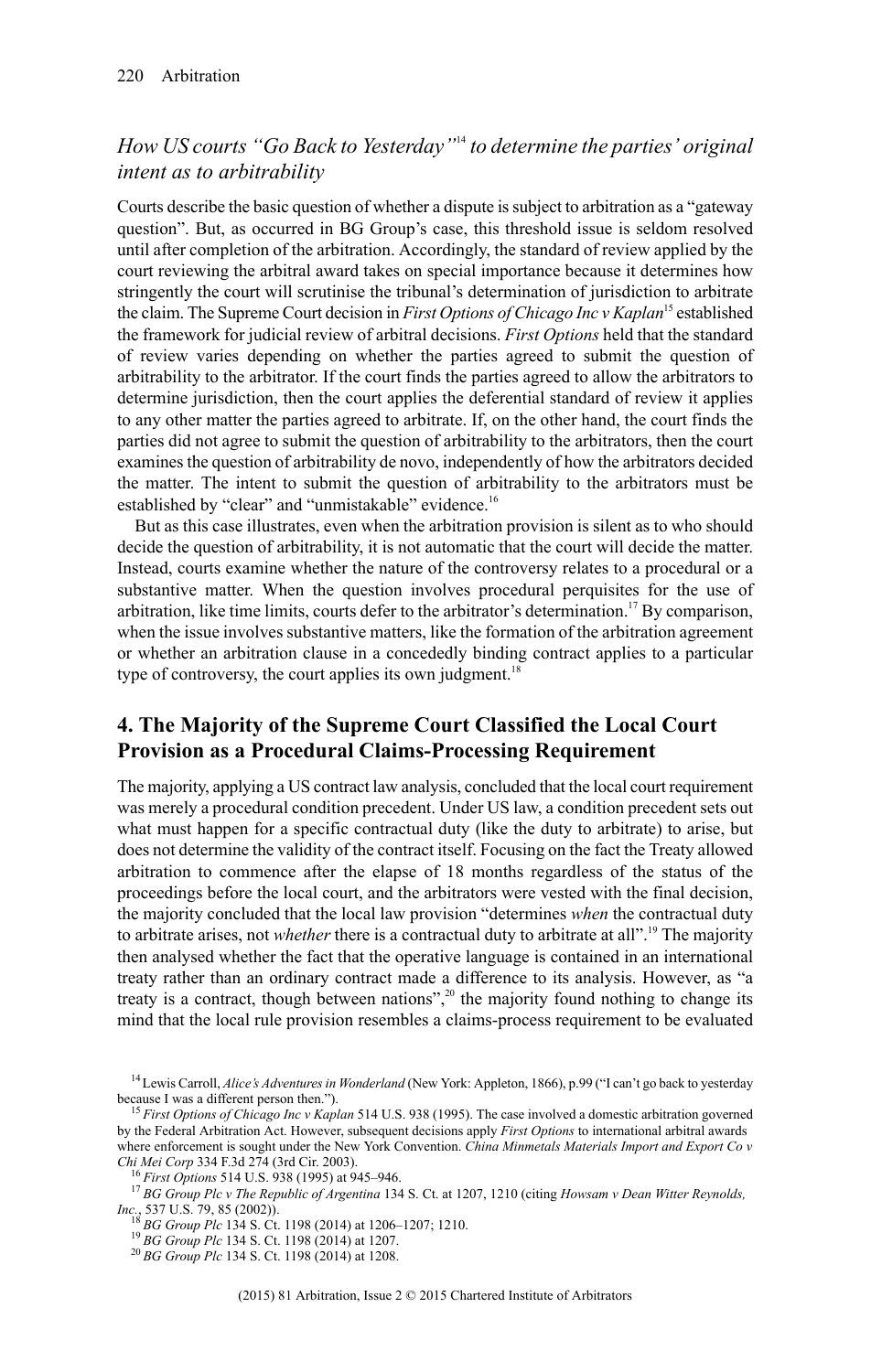by the arbitrators.<sup>21</sup> That being so, consistent with its analysis under US contract law, the majority presumed that "the parties(even if they are sovereigns)" intended for the arbitrators, not the court, to determine the consequence of BG Group's failure to comply with the local court requirement.

Although the majority concluded that the arbitrators had primary authority to evaluate the local law provision, it acknowledged that Argentina was still entitled to review the arbitrators' decision to excuse BG Group's non-compliance with the litigation requirement and take jurisdiction over the dispute.<sup>22</sup> As Argentina did not even dispute that the laws it had enacted "hindered" recourse to the domestic judiciary, it did not fare well under the court's deferential review of the arbitrators' rulings. The majority easily concluded that the arbitrators' jurisdictional determination was lawful.

#### **5. The Dissenting Opinion of the Supreme Court Believed the Local Court Provision Acted to Accept the Sovereign's Standing Offer to Arbitrate**

Two members of the court indignantly dissented to the majority's analysis of the local court provision as if it involved an ordinary contract between private parties, rather than a treaty between two sovereign nations. "It should come as no surprise that, after starting down the wrong road, the majority ends up at the wrong place."<sup>23</sup> In particular, the dissent distinguished an ordinary contract from a treaty because investors like BG Group are not signatories to the treat $v^{24}$ :

"The Treaty by itself cannot constitute an agreement to arbitrate with an investor. How could it? No investor is a party to that Treaty. Something else must happen to *create* an agreement where there was none before."<sup>25</sup>

According to the dissent that "something" was the investor's submission of its dispute to the courts of the host country for 18 months. Viewed in this light, submission of the dispute to the local court is a condition to the formation of an agreement, not a matter of performing an existing agreement. In other words, the Treaty "constitutes in effect a unilateral *offer* to arbitrate, which an investor may accept by complying with its terms".<sup>26</sup> The dissent contended that the language of the Treaty further supported its view because it provided that unless the parties otherwise agree, the dispute "shall" be submitted to the local court.<sup>27</sup>

The dissent tried to address the majority's concern that art.8(4), which makes the arbitrators' decision final and binding on the parties, renders the local court provision "toothless".<sup>28</sup> Although acknowledging that the arbitrators "need not defer to an Argentine" court's judgment", it expressed doubt that an arbitration tribunal would "give no weight to an Argentine court's authoritative construction of Argentine law".<sup>29</sup> The dissent also observed that the local court provision may help narrow the range of issues or induce settlement. But even the dissent appreciated that the local court provision did not hold up well on the facts of this case. "The foregoing reasons may seem more compelling when viewed apart from the particular episode before us."<sup>30</sup>

<sup>21</sup> *BG Group Plc* 134 S. Ct. 1198 (2014) at 1212.

<sup>22</sup> *BG Group Plc* 134 S. Ct. 1198 (2014) at 1212.

<sup>23</sup> *BG Group Plc* 134 S. Ct. 1198 (2014) at 1215.

<sup>&</sup>lt;sup>24</sup> The dissent does not address whether an investor would be a third-party beneficiary of the Treaty.

<sup>25</sup> *BG Group Plc* 134 S. Ct. 1198 (2014) at 1216.

<sup>26</sup> *BG Group Plc* 134 S. Ct. 1198 (2014) at 1216. <sup>27</sup> *BG Group Plc* 134 S. Ct. 1198 (2014) at 1217.

<sup>28</sup> *BG Group Plc* 134 S. Ct. 1198 (2014) at 1220–1221.

<sup>29</sup> *BG Group Plc* 134 S. Ct. 1198 (2014) at 1221.

<sup>30</sup> *BG Group Plc* 134 S. Ct. 1198 (2014) at 1221.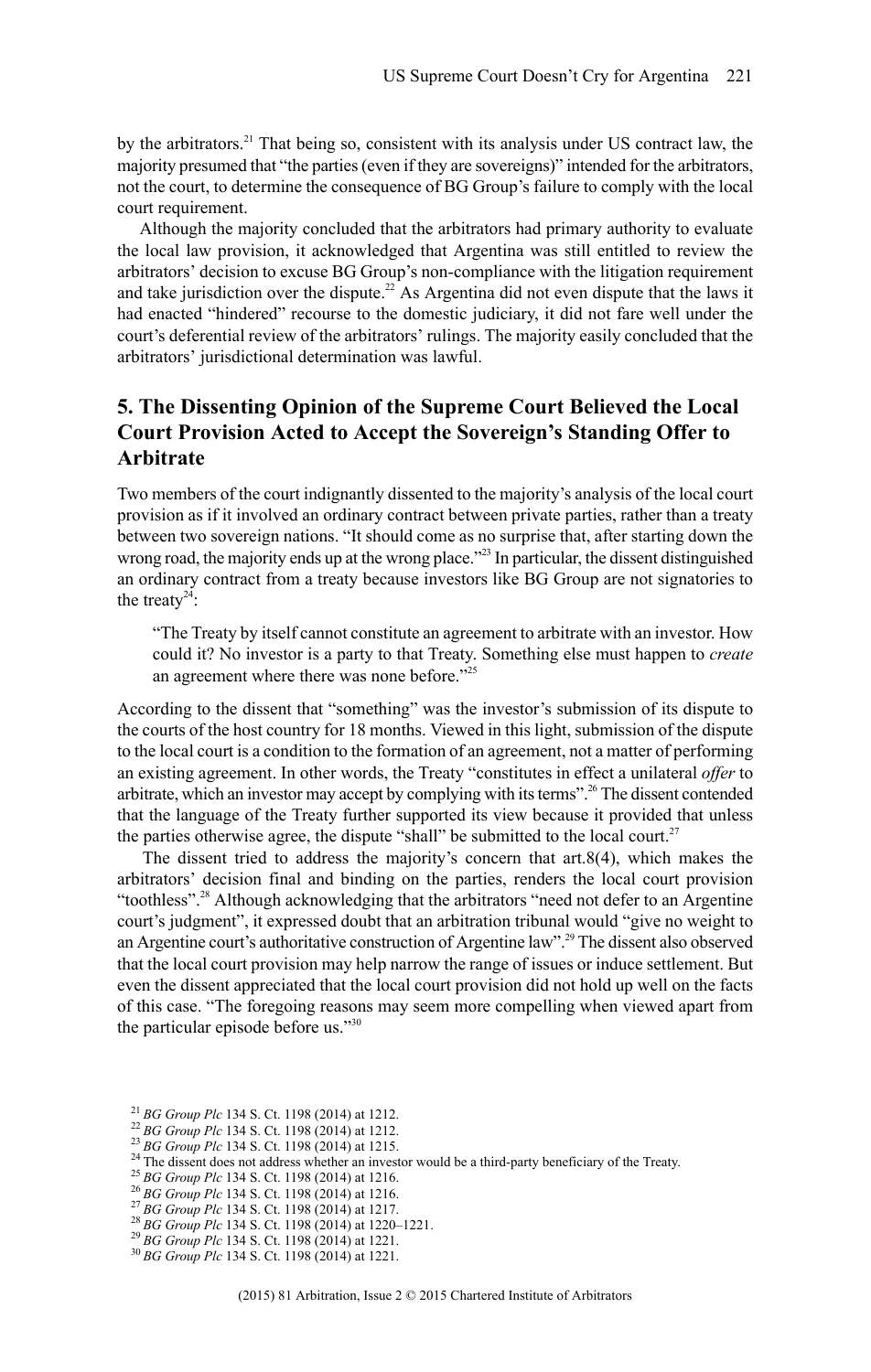#### **6. Principles of International Law Given Little Weight**

International commercial arbitration, operating under the competence-competence doctrine, presumptively authorises an arbitration panel to determine initially its own jurisdiction. The UNCITRAL rules, which applied to the arbitration of this dispute, similarly provide that the "arbitral tribunal shall have the power to rule on objections that it has no jurisdiction".<sup>31</sup> While they do not otherwise agree on the proper analysis of the local court provision, the entire US Supreme Court was in accord that in the US "courts presume that the parties intend courts, not arbitrators, to decide what we have called disputes about 'arbitrability'".<sup>32</sup> While the majority ultimately deferred to the arbitration panel because it determined the provision was procedural rather than substantive, it primarily relied on ordinary principles of US contract law. Just as the US dollar is the preferred benchmark for the tariff of Argentinian natural gas, for now, US law seems to be the model the Court holds out to the world to decide matters of international arbitration.

<sup>31</sup> UNCITRAL Arbitration Rule (1976) art.21(1). The Second and Ninth Circuit have held that art.21(1) constitutes, for the purposes of *First Options*, "clear and unmistakable" evidence of the parties' intent to empower the arbitrators to decide questions of arbitrability. See *Schneider v Kingdom of Thailand* 688 F.3d 68, 73–74 (2d Cir. 2012); *Oracle America Inc v Myriad Group AG* 2013 WL 3839668, at \*7 (9th Cir. July 26, 2013).

<sup>32</sup> *BG Group Plc* 134 S. Ct. 1198 (2014) at 1206.